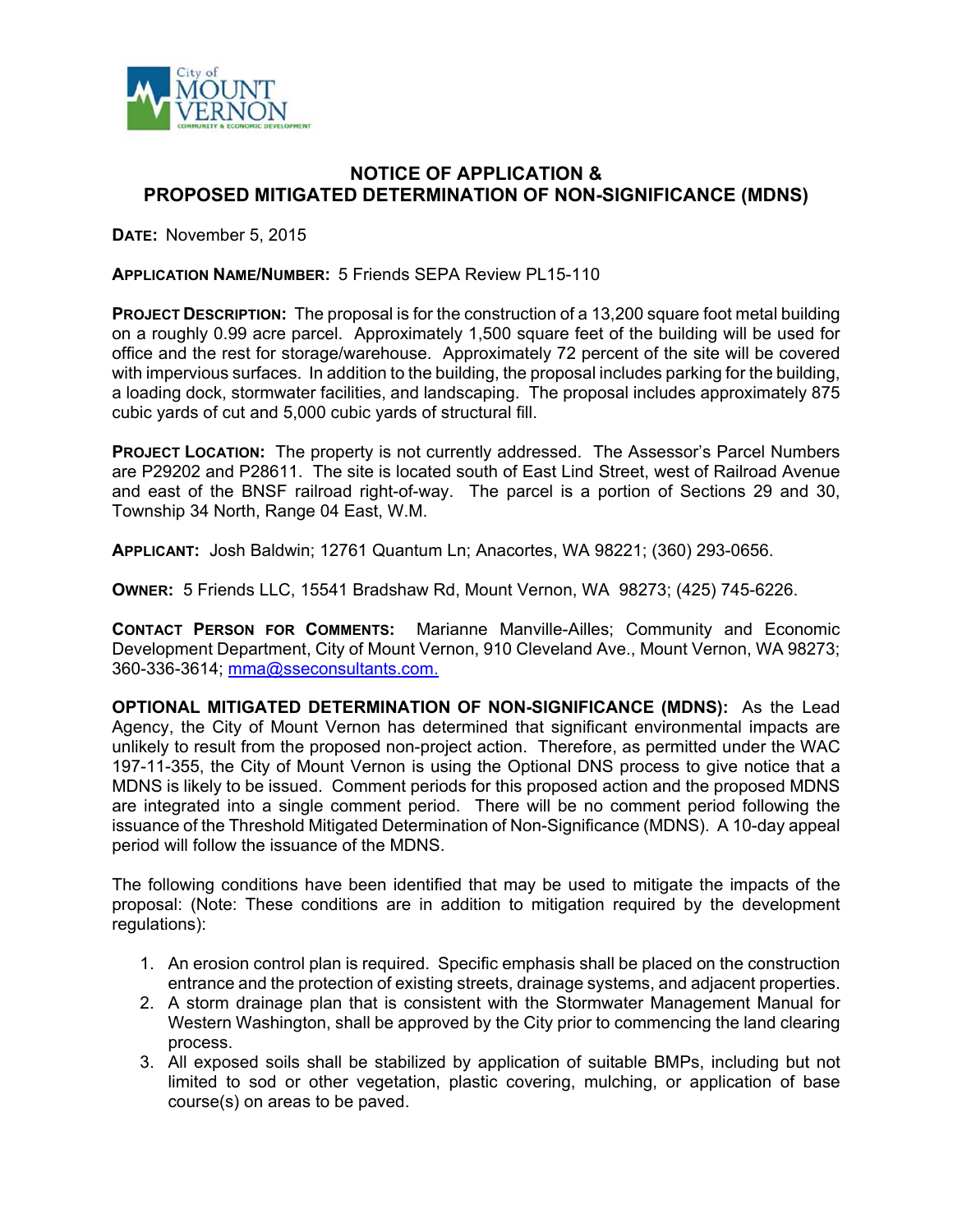- 4. The following BMPs are recommended to mitigate erosion hazards during construction:
	- a. Schedule or phase construction activity to reduce earthwork activity during winter months.
	- b. Develop a well-conceived site plan that includes ground-cover measures, access roads, and staging areas to reduce the amount of exposed ground during the winter months.
	- c. Install temporary erosion and sediment control (TESC) measures soon after ground clearing.
	- d. Stabilize work areas during wet months and large storm events.
	- e. Revegetate all disturbed areas as soon as possible.
	- f. Control surface runoff and discharge during and following development.
	- g. Store soils to be reused around the site using measures to reduce erosion, such as covering stockpiles with plastic sheeting, using stockpiles in flat areas, and using silt fences around stockpile perimeters.
	- h. Conduct erosion control inspections and turbidity monitoring in accordance with DOE requirements.
- 5. Construction BMPs such as use of silt fencing, application of seeding or mulching for soil stabilization, or other techniques will be implemented as necessary.
- 6. A landscape plan is required.
- 7. Lighting shall be directed downward and away from adjacent properties to minimize light pollution.
- 8. The Tribes have requested that a professional be present for monitoring during excavation.
- 9. Any person engaged in ground disturbing activity who encounters or discovers historical and/or archeological materials in or on the ground shall:
	- a. Immediately cease any activity which may cause further disturbance;
	- b. Make a reasonable effort to protect the area from further disturbance; and
	- c. Report the presence and location of the material to the proper authorities in the most expeditious manner possible.

Comments on this Notice of Application and Proposed Mitigated Determination of Non-Significance must be submitted, in writing, no later than **4:30 PM November 24, 2015.** Comments should be as specific as possible. Any person may comment on the application and request a copy of the decision once it is made. Questions about this proposal, requests for additional notification by mail and/or appeal procedures should be directed to the contact person listed herein. Any person who submits written comments will automatically become a 'party of record' and will be notified of any decision made regarding this proposal. The application and supporting documentation are available for review at the Community & Economic Development Department located at City Hall. Copies will be provided upon request at the cost of reproduction.

**ISSUED:** November 5, 2015 **PUBLISHED:** November 10, 2015